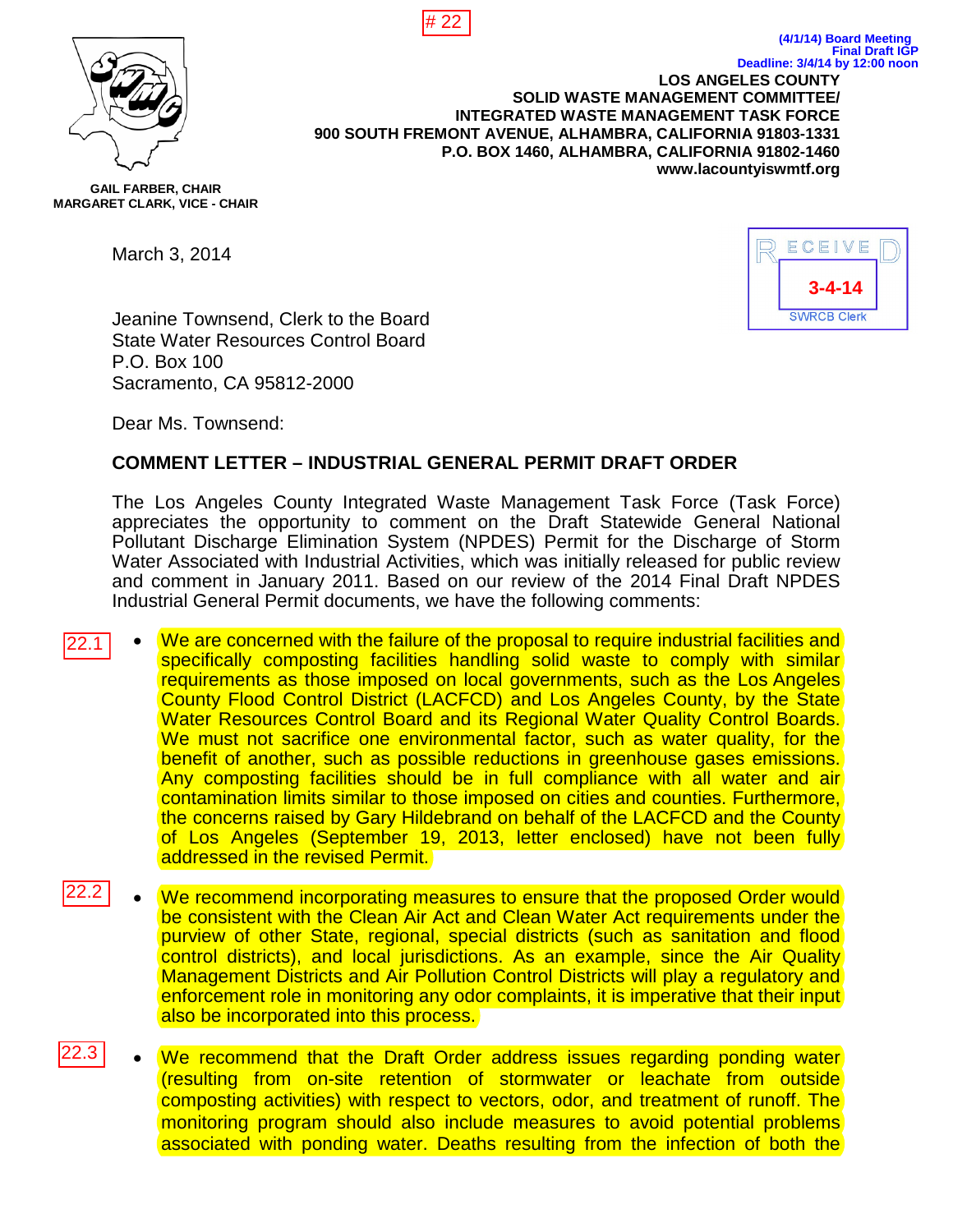Ms. Jeanine Townsend March 3, 2014 Page 2

#### West Nile and the Hanta Virus have been recorded in California as recent as the summers of 2012 and 2013.

Pursuant to Chapter 3.67 of the Los Angeles County Code and the California Integrated Waste Management Act of 1989 (Assembly Bill 939 [AB 939], as amended), the Task Force is responsible for coordinating the development of all major solid waste planning documents prepared for the County of Los Angeles and the 88 cities in Los Angeles County with a combined population in excess of ten million. Consistent with these responsibilities and to ensure a coordinated, cost-effective, and environmentally sound solid waste management system in Los Angeles County, the Task Force also addresses issues impacting the system on a countywide basis. The Task Force membership includes representatives of the League of California Cities-Los Angeles County Division, County of Los Angeles Board of Supervisors, City of Los Angeles, waste management industry, environmental groups, the public, and a number of other governmental agencies.

We appreciate your consideration of our comments and look forward to working with you in developing an effective statewide order for industrial stormwater discharges. If you have any questions, please contact Mr. Mike Mohajer of the Task Force at MikeMohajer@yahoo.com or at (909) 592-1147.

Sincerely,

Margaret Clark

Margaret Clark, Vice-Chair Los Angeles County Solid Waste Management Committee/ Integrated Waste management Task Force and Council Member, City of Rosemead

KV:ts P:\eppub\EnvAff\ENVIRO. AFFAIRS\TASK FORCE\Task Force\Letters\2014\Industrial General Permit 03-03-14.doc

Enc.

cc: Mr. Matthew Rodriquez, Secretary, CaIEPA Ms. Felicia Marcus, Chair, SWRCB State Water Resources Control Board (Thomas Howard, Lisa Babcock, Scott Couch, Brianna Bergen) CalRecycle (Caroll Mortensen, Ken DaRosa, Mark De Bie, Howard Levenson, Brenda Smyth, Robert Holmes, Georgianne Turner) California Air Resources Board (Mary Nichols) California Department of Food and Agriculture (Annette Jones) Lahontan Regional Water Quality Control Board Los Angeles Regional Water Quality Control Board South Coast Air Quality Management District (Mohsen Nazemi) Antelope Valley Air Quality Management District (Eldon Heaston) Los Angeles County Department of Public Works (Gary Hildebrand) Each Member of the Los Angeles County Integrated Waste Management Task Force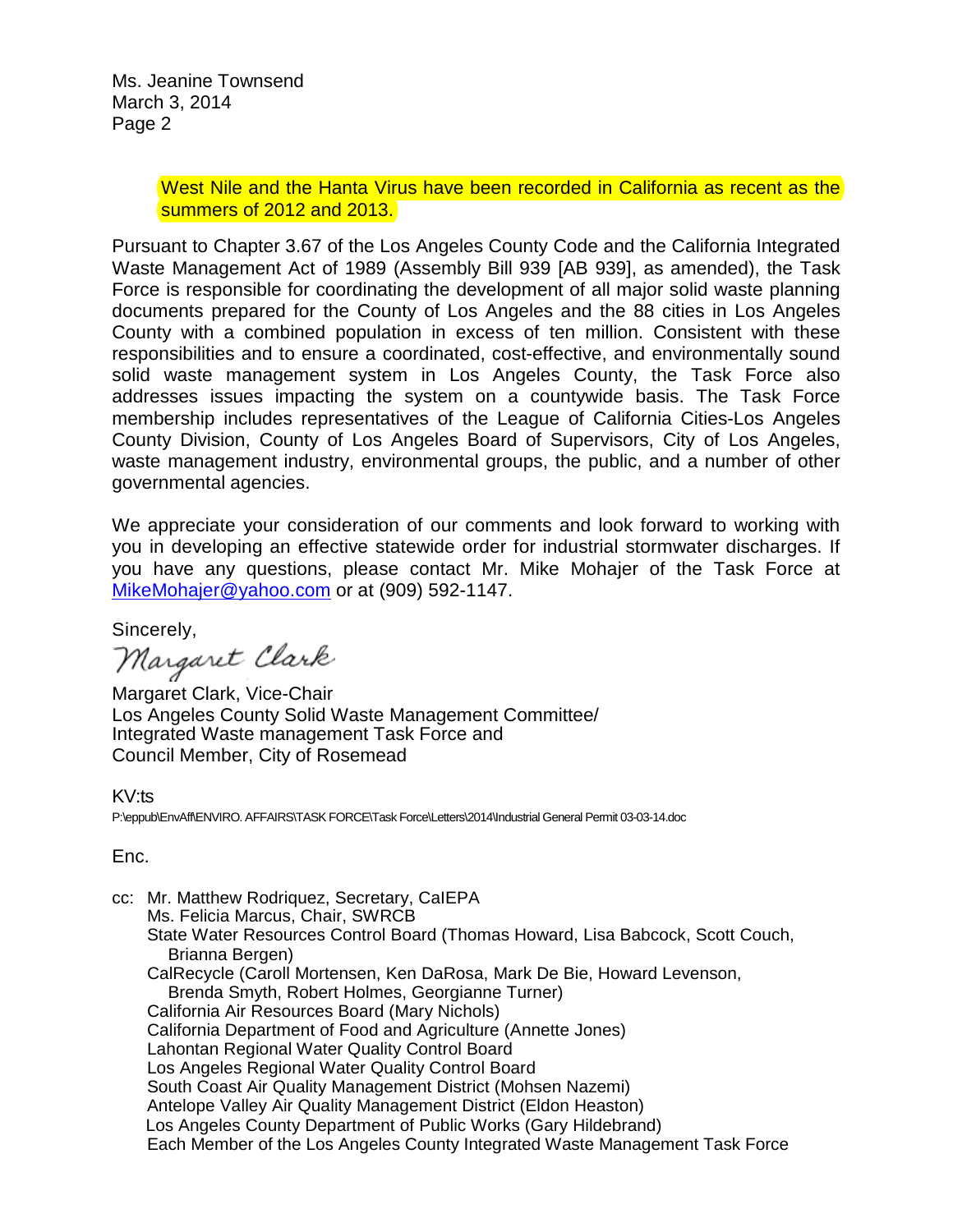

# COUNTY OF LOS ANGELES

# DEPARTMENT OF PUBLIC WORKS

"To Enrich Lives Through Effective and Caring Service"

900 SOUTH FREMONT AVENUE ALHAMBRA, CALIFORNIA 91803-1331 Telephone: (626) 458-5100 http://dpw.lacounty.gov



**Public Hearing Draft Industrial General Permit Deadline: 9/19/13 by 12 noon**



ADDRESS ALL CORRESPONDENCE TO: P.O. BOX 1460 ALHAMBRA, CALIFORNIA 91802-1460

> IN REPLY PLEASE REFER TO FILE: WM-9

GAIL FARBER, Director

September 19, 2013



Ms. Jeanine Townsend, Clerk to the Board State Water Resources Control Board 1001 I Street, 24th Floor Sacramento, CA 95814

Dear Ms. Townsend:

## COMMENT LETTER — INDUSTRIAL GENERAL PERMIT

The Los Angeles County Flood Control District and the County of Los Angeles appreciate the opportunity to provide comments on the Draft Statewide General National Pollutant Discharge Elimination System Permit for the Discharge of Storm Water Associated with Industrial Activities. Enclosed are our comments for your review and consideration.

If you have any questions, please contact me at (626) 458-4300 or ghildeb@dpw.lacounty.gov or your staff may contact Ms. Angela George at (626) 458-4325 or ageorge@dpw.lacounty.gov.

Very truly yours,

GAIL FARBER Director of Public Works<br>ATYLE MLAHCUSU

**GARY HILDEBRAND** Assistant Deputy Director Watershed Management Division

El:jht P:\wmpub\Secretarial\2013 Documents\Letter\Industrial General Permit Comment.docx\C13323

Enc.

cc: Chief Executive Office (Dorothea Park) County Counsel (Judith Fries)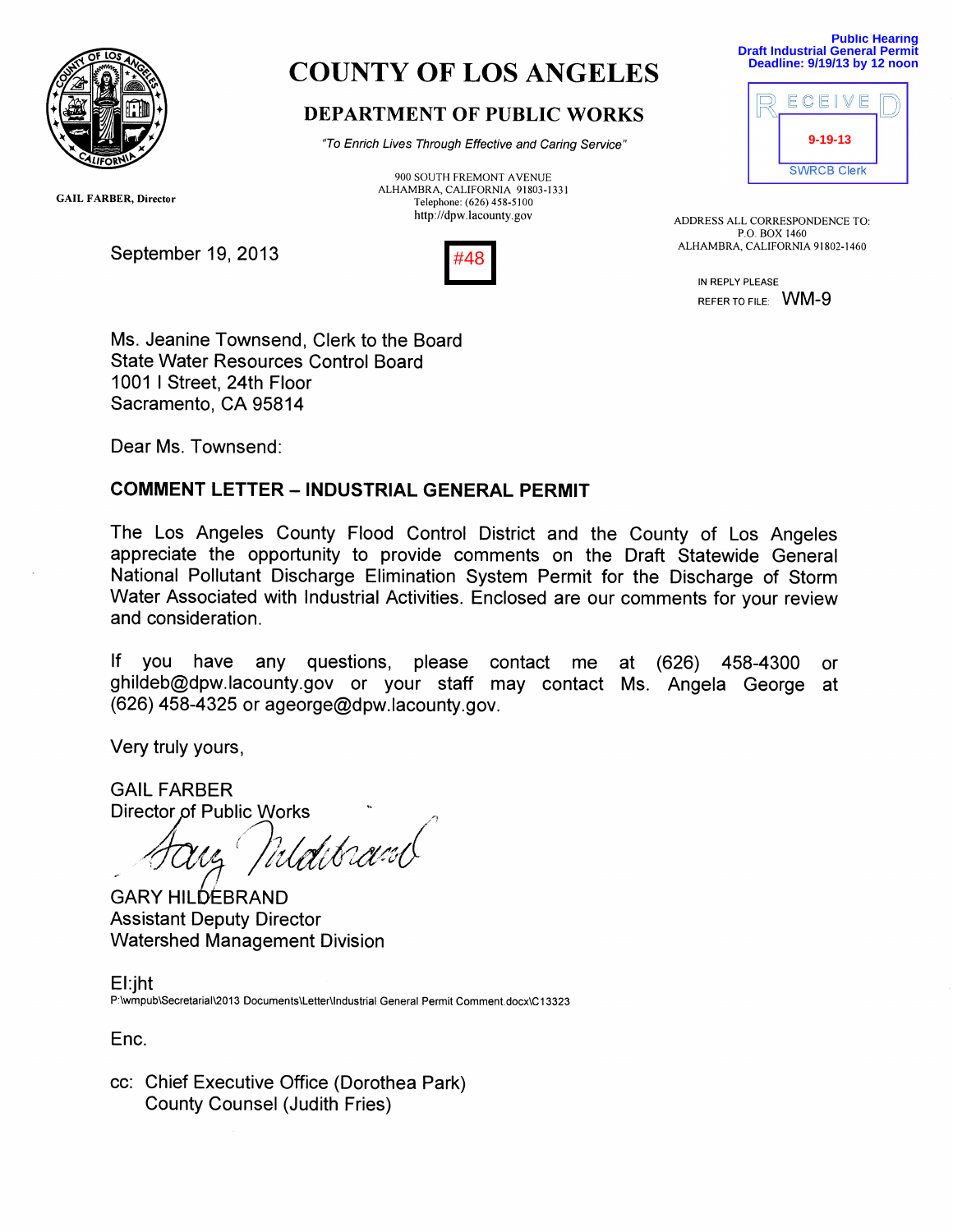#### COMMENTS ON THE DRAFT INDUSTRIAL STORMWATER GENERAL PERMIT DATED JULY 19, 2013

The Los Angeles County Flood Control District (LACFCD) and the County of Los Angeles (County) are concerned that the draft Industrial General Permit does not adequately address the relationship between industrial dischargers and other stormwater programs and permits being adopted by the Regional Water Quality Control Boards (Regional Boards). Specifically, the draft permit should have provisions that (1) encourage retention of stormwater on-site, where possible; (2) encourage coordination with watershed management programs (sometimes referred to by parties as strategic compliance programs or enhanced watershed programs) being incorporated into Municipal Separate Storm Sewer System (MS4) permits; (3) fully incorporate Total Maximum Daily Loads (TMDLs) applicable to industrial dischargers; and (4) address industrial discharges into MS4s that ultimately discharge into an Area of Special Biological Significance (ASBS).

The State Water Resources Control Board (State Water Board) and Regional Boards have five permitting programs that address stormwater pollution - the Industrial General Permit, the Construction General Permit, the MS4 permits, the Caltrans Statewide Storm Water Permit, and individual NPDES permits issued to individual dischargers. In order to obtain the maximum reduction in stormwater pollution, it is necessary to make the terms of each permitting program consistent with the others. For example, the LACFCD and the County receive discharges into their systems from each of the other four types of permit holders. For the LACFCD and the County to be able to comply with the requirements of their MS4 permit, it is necessary that the discharges into their systems are consistent with the goals of that MS4 permit.

#### (1) THE INDUSTRIAL GENERAL PERMIT SHOULD ENCOURAGE ON-SITE RETENTION OF STORMWATER 1

One of the goals of the stormwater program is to reduce flow from impermeable surfaces. The LACFCD and the County are concerned that the draft Industrial General Permit does not adequately encourage industrial permittees to reduce flow from their facilities, which affects the amount of flow entering MS4s. Although the draft permit provides that industrial facilities should consider advanced Best Management Practices (BMPs) that reduce the volume of stormwater runoff (Draft, section X.H.2.b.ii., p. 33), this general reference only provides that such retention "may" be implemented. There is no strong incentive or requirement that each of the industrial facilities take steps to retrofit their facilities or otherwise install BMPs that will reduce the volume of stormwater runoff.

The LACFCD and County recognize that different areas and facilities have different needs and constraints. The State Water Board, however, should do more to encourage stormwater retention and green infrastructure under the Industrial General Permit, or at least provide that Regional Boards can impose more stringent retention requirements in those regions that will benefit from such requirement.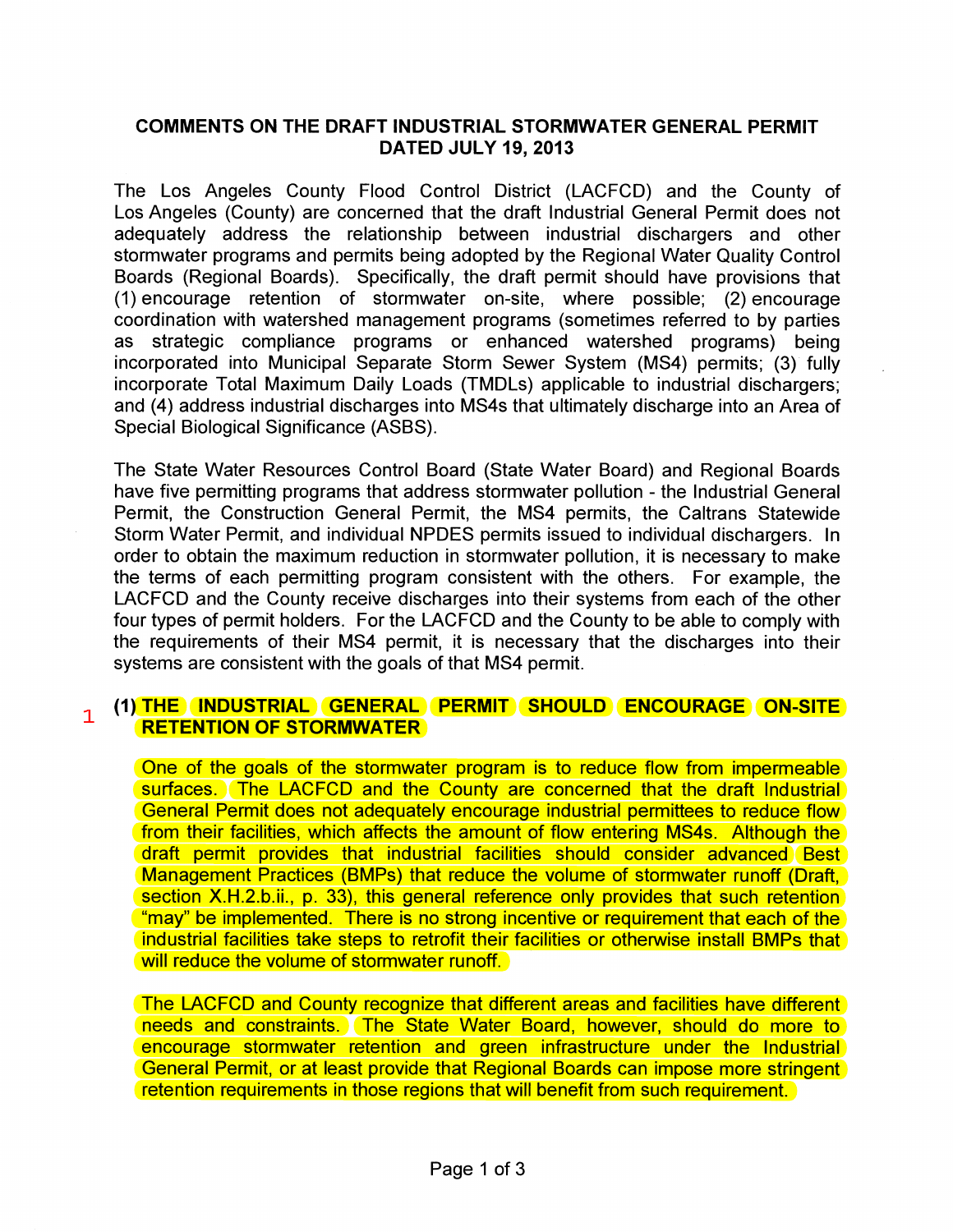### (2) THE INDUSTRIAL GENERAL PERMIT SHOULD ENCOURAGE COORDINATION 2 WITH WATERSHED MANAGEMENT PROGRAMS BEING ADOPTED PURSUANT TO MS4 PERMITS

The current draft Industrial General Permit is written as if industrial dischargers operate in isolation. Many if not most industrial dischargers, however, discharge their industrial stormwater into MS4 infrastructures. The Industrial General Permit should recognize the interrelationship between the Industrial General Permit and the MS4 permits being adopted throughout the state.

In this regard, the newer MS4 permits are authorizing Watershed Management Programs or Enhanced Watershed Management Programs that are designed to address stormwater pollution on a watershed-wide basis. These programs seek to encourage infiltration and reuse to provide both water quality and water supply benefits.

The Industrial General Permit should encourage industrial dischargers to coordinate their efforts with MS4 permittees, particularly where the industrial dischargers cannot fully retain or treat their discharges. For example, an industrial discharger could contribute funds or facilities toward Watershed Management Programs operated by the MS4 agency in its region. To that end, the State Water Board should add a section that allows industrial permittees to coordinate their programs with Watershed Management Programs where the MS4 permittees agree.

#### (3) THE DRAFT INDUSTRIAL GENERAL PERMIT DOES NOT ADEQUATELY 3INTEGRATE THE TMDL PROGRAM

The LACFCD and County are concerned about the draft permit's approach to incorporation of TMDLs and its apparent inconsistency with MS4 permits. Specifically, the LACFCD and County are concerned about the potential delay in requiring industrial dischargers to meet TMDL waste load allocations. This is of particular concern in the Los Angeles region, which has the greatest number of adopted TMDLs in the state.

With respect to TMDLs, MS4 permittees in Los Angeles County are required to comply with strict timelines. The current draft Industrial General Permit, however, does not impose the same requirement on industrial stormwater dischargers. Instead, the permit provides that TMDL-specific requirements will not be proposed until July 1, 2015, and no date is provided as to when these proposed requirements will be included in the Industrial General Permit. The draft permit further provides that industrial dischargers are not required to take any actions to comply with the TMDLs until the State Water Board reopens the Industrial General Permit.

As a result, MS4 infrastructure in the Los Angeles region may continue to receive industrial stormwater discharges that do not meet TMDL waste load allocations past